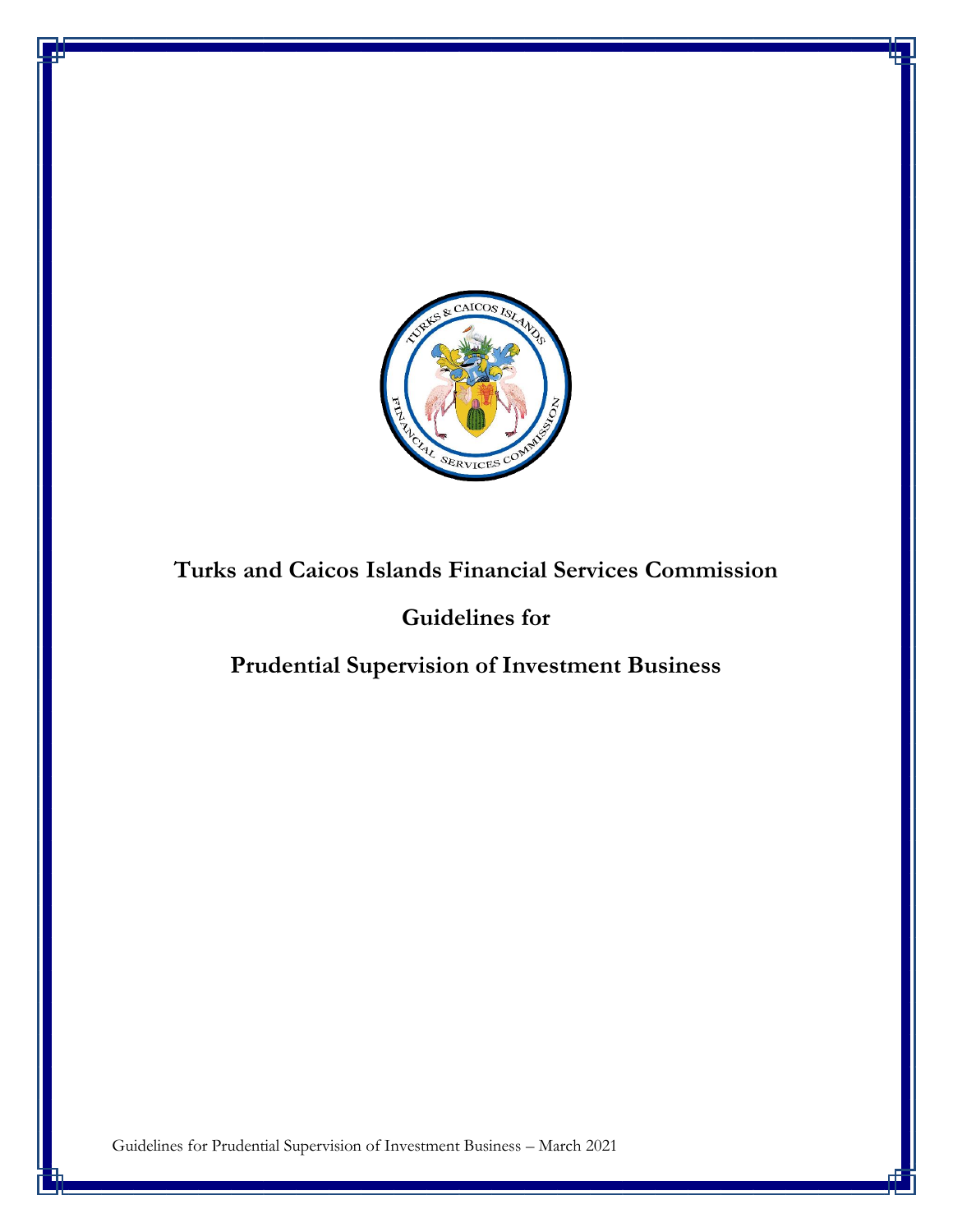# Contents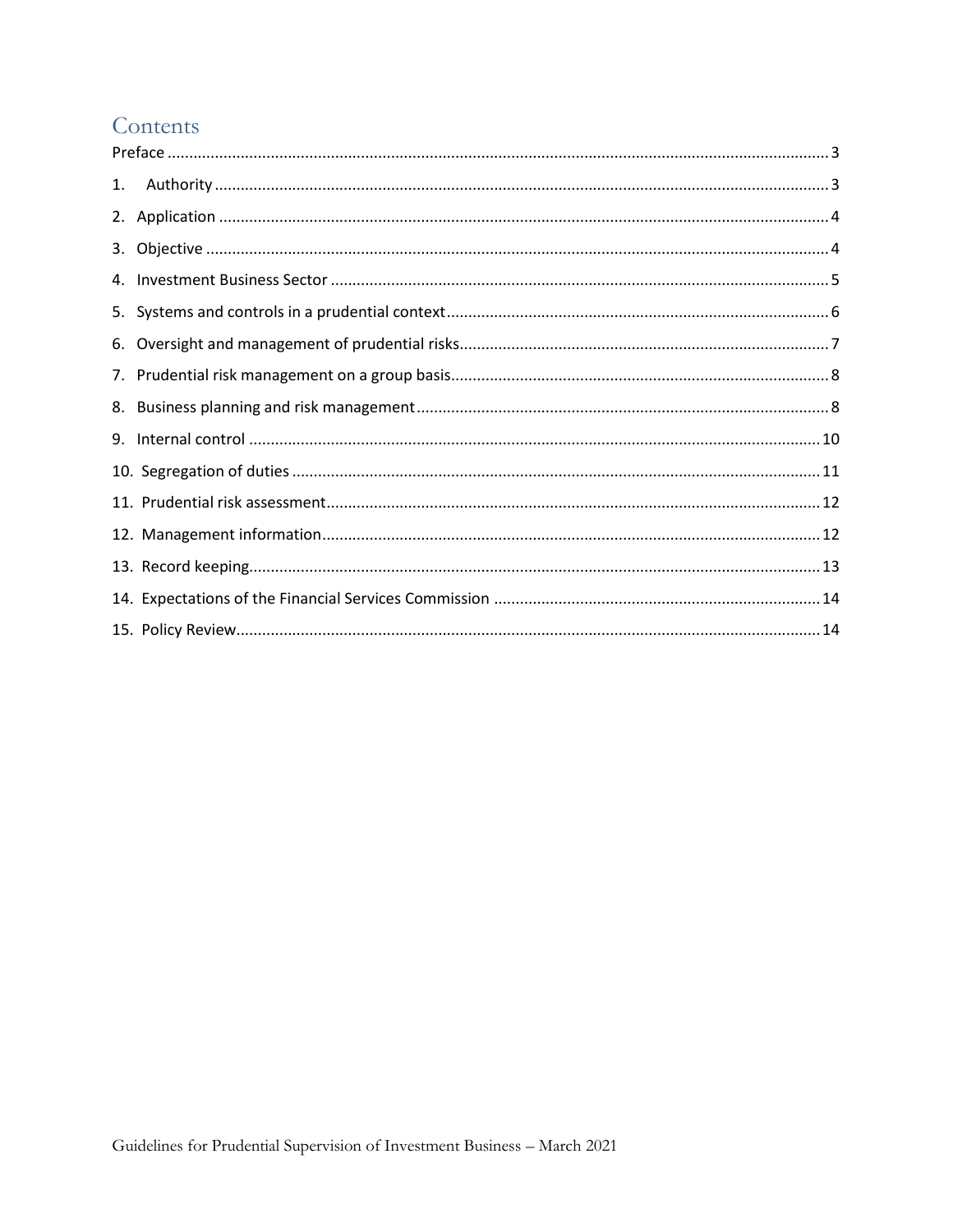### <span id="page-2-0"></span>Preface

The purpose of these Guidelines is to provide guidance to investment businesses<sup>1</sup> on the Commission's expectations in respect to the conduct of their operations including their approach and implementation of international best practice. International best practices considers the application of the core principles established by the International Organization for Securities Commissions  $(IOSCO)^2$  for securities regulation.

The Guidelines considered the Commission's risk based approach to the assessment of current and emerging risks to ensure the allocation of scarce resources to the sector, providers and products that pose the greatest risks to supervisory objectives.

The Turks and Caicos Islands Financial Services Commission (the Commission) is the sole regulator of investment businesses and as a member of IOSCO must ensure its supervisory objectives promulgate the IOSCO Core Principles.

The Guidelines were developed in accordance with the relevant laws of the Turks and Caicos Islands (TCI), namely:

- The Financial Services Commission Ordinance Cap 16.01 (FSCO)
- Investment Dealers (Licensing) Ordinance 2001 Cap. 16.13 (IDLO)
- Mutual Funds Ordinance as amended 2001 Cap. 16.07 (MFO)
- Proceeds of Crime Ordinance Cap. 3.15 (POCO)
- Anti Money Laundering and Prevention of Terrorist Financing Regulations 2010 (AML/PTF Regulations)
- Anti Money Laundering and Prevention of Terrorist Financing Code 2011 (AML/PTF Code)

#### <span id="page-2-1"></span>1. Authority

- 1.1 These Guidelines are issued by the Turks and Caicos Islands Financial Services Commission (the Commission) pursuant to Section 43 of the FSCO.
- 1.2

Section 43 of the FSCO provides that "failure to follow the Guidelines may be taken into account by the Court or the Commission, as the case may be, in determining whether there has been a contravention of this Ordinance, or any Financial Services Ordinances or the Code."

<sup>&</sup>lt;sup>1</sup> Investment businesses are businesses requiring a licence pursuant to the Investment Dealers (Licensing) Ordinance and/or the Mutual Funds Ordinance.

<sup>&</sup>lt;sup>2</sup> IOSCO is the international body that is recognized as the global standard setter for the securities sector. IOSCO develops, implements, and promotes adherence to internationally recognized standards for securities regulation.

Guidelines for Prudential Supervision of Investment Business – March 2021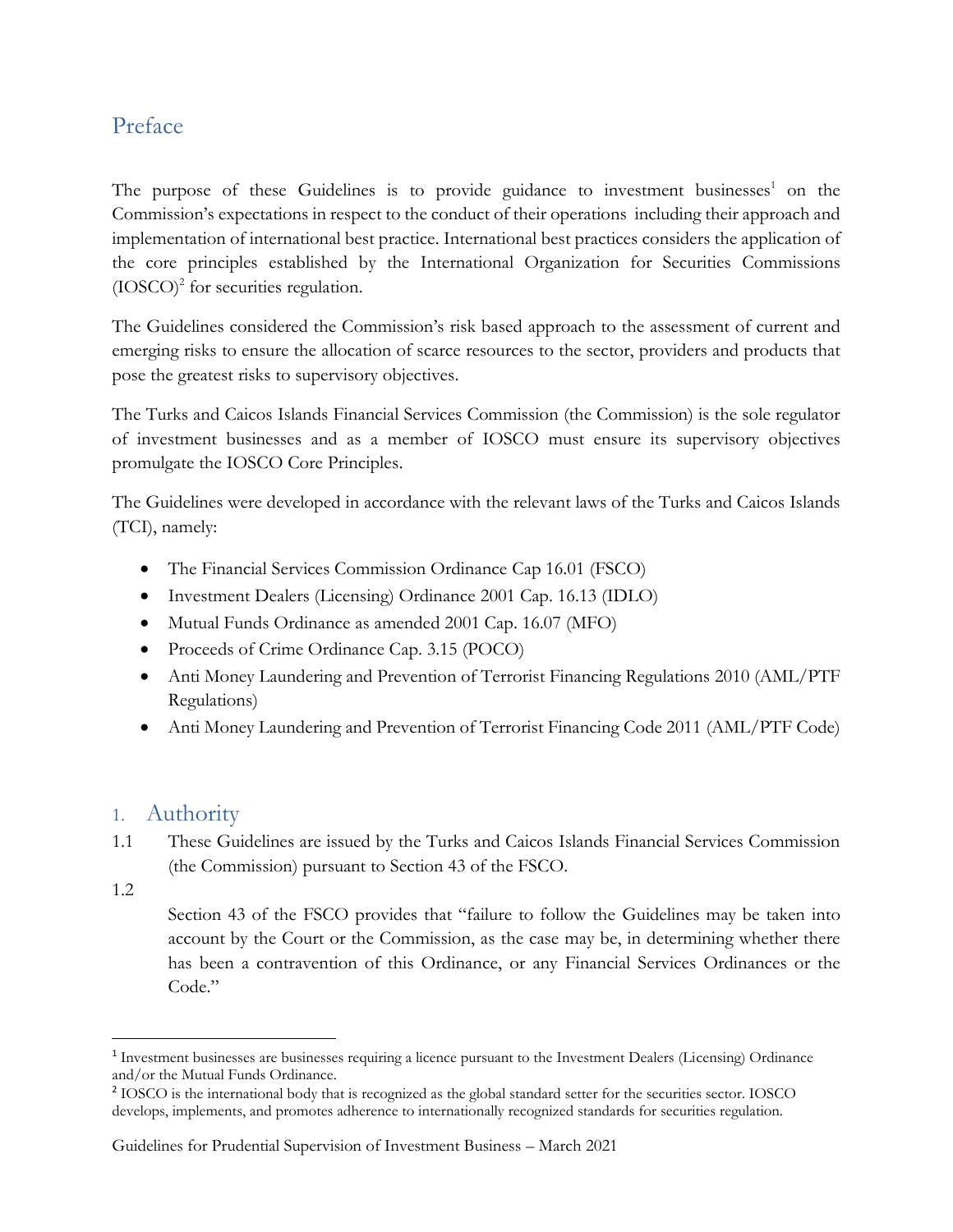## <span id="page-3-0"></span>2. Application

- 2.1 It is intended for all businesses licensed under the IDLO and the MFO.
- 2.2 Collectively, licensees engaged in investment dealing and mutual operation make up the investment business sector (hereafter referred to as "businesses" or "a business"). They are involved in the offer, sale, advice, management, or distribution of certain types of investment products.
- 2.3 The investment business sector in the TCI functions similarly to the securities sector as referenced by International Organization of Securities Commissions (IOSCO) and the Financial Action Task Force (FATF)<sup>2</sup>.

## <span id="page-3-1"></span>3. Objective

- 3.1 The objective is to establish a framework for the prudential supervision of investment businesses, with particular emphasis on the requirement for businesses to implement and maintain effective systems to identify, measure, monitor, and control prudential risk as part of their overall risk management strategy. Section 4 (1) (a) of the FSCO vests in the Commission, responsibility for the supervision and regulation of licensees to their respective Ordinances; the intention is to advance the Commission's regulatory objectives of –
	- i) promoting market confidence;
	- ii) protecting investors; and
	- iii) reducing systemic risk.
- 3.2 The Guidelines consider certain key prudential risks, in particular: credit, market, liquidity and operational risks, any of which can reduce the adequacy of a business' financial resources and adversely affect confidence in the financial system or prejudice investors.
- 3.3 The Commission's regulatory objectives are consistent with the core **objectives** of **securities regulation** which are advocated by IOSCO as relevant standards in this area of business. The Commission is a signatory to IOCSO Multilateral Memorandum of Understanding Concerning Consultation and Cooperation, and Exchange of Information (MMoU). The MMoU provides an efficient mechanism for the cooperation and exchange of information among signatories. As a member of IOSCO, the Commission is obligated to uphold [sound](https://www.iosco.org/library/pubdocs/pdf/IOSCOPD561.pdf)  [prudential principles and practices for securities regulation.](https://www.iosco.org/library/pubdocs/pdf/IOSCOPD561.pdf) IOSCO principles are based on three basic objectives:
	- i) protecting investors;

<sup>&</sup>lt;sup>2</sup> The objectives of the FATF are to set standards and promote effective implementation of legal, regulatory and operational measures for combating money laundering, terrorist financing and other related threats to the integrity of the international financial system.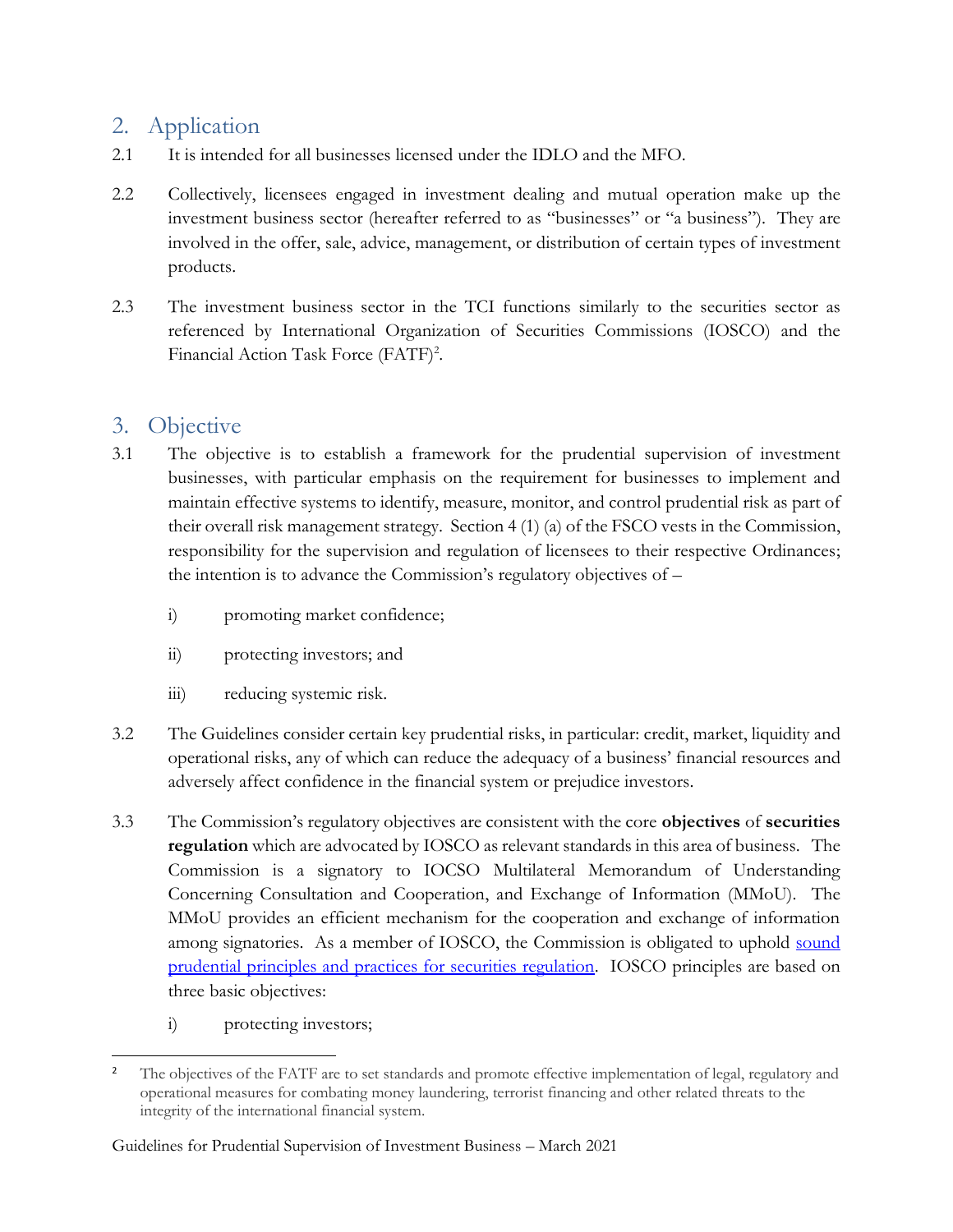- ii) ensuring that markets are fair, efficient, and transparent; and
- iii) reducing of systemic risks.

These principles are established in 10 broad categories, and as the regulator of investment business, the Commission must adopt key requirements of the principles as they apply to the investment business sector.

3.4 The elements of the supervisory framework are: understanding of the significant activities of the business, inherent risks, quality of risk management, net risk, earnings, capital, liquidity and risk matrix and composite risk rating. The requirement for each element is expanded on below. It is envisaged that this exercise will inform legislative changes as it begins the process towards the implementation of prudential standards for the operation of investment businesses in the TCI.

#### <span id="page-4-0"></span>4. Investment Business Sector

- 4.1 Legislation allows for the licensing of businesses engaged in investment dealing and the operation of mutual funds. Investment dealers and mutual funds operators are heavily reliant on external systems and markets. The risk to investment businesses is that a deficient framework of systems and controls increases vulnerability to risks, which may reduce the adequacy of a business' financial resources.
- 4.2 Each business' systems and controls must consider the risk of interlinkages and interdependencies, and the effects of the failure of an entity or cluster of entities on the business. As part of the supervisory process, businesses are required to: i) report any client or group of connected clients providing 10% or more of the business' fee income; ii) provide details of the number and value of related client/parties investments and the location of the investments; and iii) provide details on counterparties and intermediaries, and their relationship to the business and the value of investments held.
- 4.3 The systems and controls for the management of prudential risk will vary from [business](https://www.handbook.fca.org.uk/handbook/glossary/G430.html?date=2006-08-30) to [business](https://www.handbook.fca.org.uk/handbook/glossary/G430.html?date=2006-08-30) and must take into account the circumstances of the business. Implementation of risk management systems must reflect the operations of the business and should be appropriate to its size and risk profile, which include the type and complexity of the business, its structure, and nature of the business. These may be influenced by factors such as:
	- i) the diversity of its operations, including geographical diversity;
	- ii) the volume and size of its transactions; and
	- iii) the degree of risk associated with each area of its operation.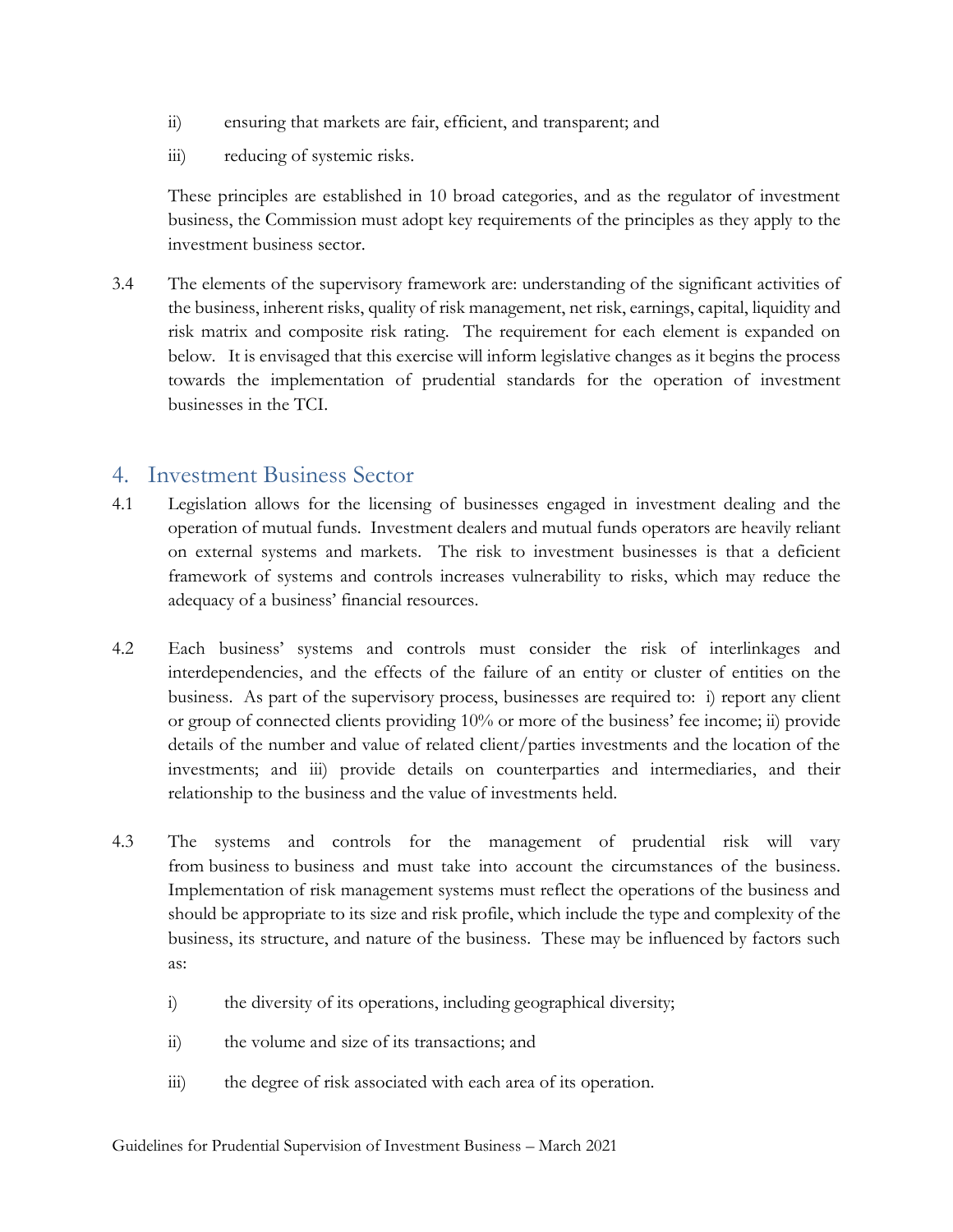4.4. The guidance provided herein is not intended to be exhaustive and should be considered along with the [Commission's Fit and Proper Guidelines](https://tcifsc.tc/wp-content/uploads/2020/04/Fit-and-Proper-Guidelines.pdf), the Anti Money Laundering and Prevention [of Terrorist Financing legislation](https://tcifsc.tc/wp-content/uploads/2019/02/Anti-Money-Laundering-and-Prevention-of-Terrorist-Financing-Regulations-2010.pdf) and any other regulatory guidance, as may be issued by other sectors, such as banking and insurance, given the investment element of the products in these sectors.

## <span id="page-5-0"></span>5. Systems and controls in a prudential context

- 5.1 The investment business sector comprises participants of different business models, sizes, and complexity. These factors influence the degree of risk that each business poses to consumers and the market. The expectation is that each business must assess the adequacy of its financial resources as are appropriate to the risk of loss and the potential harm to its customers and market confidence. This requires the business to consider whether it has enough assets to cover its debts when they come due; whether it has a prudent approach to identifying and measuring its risks to ensure that appropriate systems and controls are implemented; and includes consideration for the human resources required to continually measure and monitor the risks faced by the business. Consistent application of these measures improves a business' access to capital and minimises the risk of loss of client's money and other assets for which it has custody.
- 5.2 The risk management function requires independent oversight of the management of risks inherent in the business' activities. Inherent risk is intrinsic to a particular activity and is assessed without regard to the size of the activity relative to the size of the business. The following are descriptions of inherent risk categories for assessment purposes:
	- (a) Credit Risk

Credit risk arises from a counterparty's inability or unwillingness to fully meet its contractual obligations.

(b) Market Risk

Market risk arises from changes in market rates or prices. Exposure to this risk can result from market-making, dealing, and position-taking activities in markets, such as interest rate, foreign exchange, equity, commodity and real estate markets.

(c) Liquidity Risk

Liquidity risk arises from a business' inability to convert different types of resources into available cash when needed and with minimum loss in value, particularly under stressed conditions.

(d) Operational Risk

Operational risk arises from problems in the performance of business functions or processes. Exposure to this risk can result from deficiencies or breakdowns in internal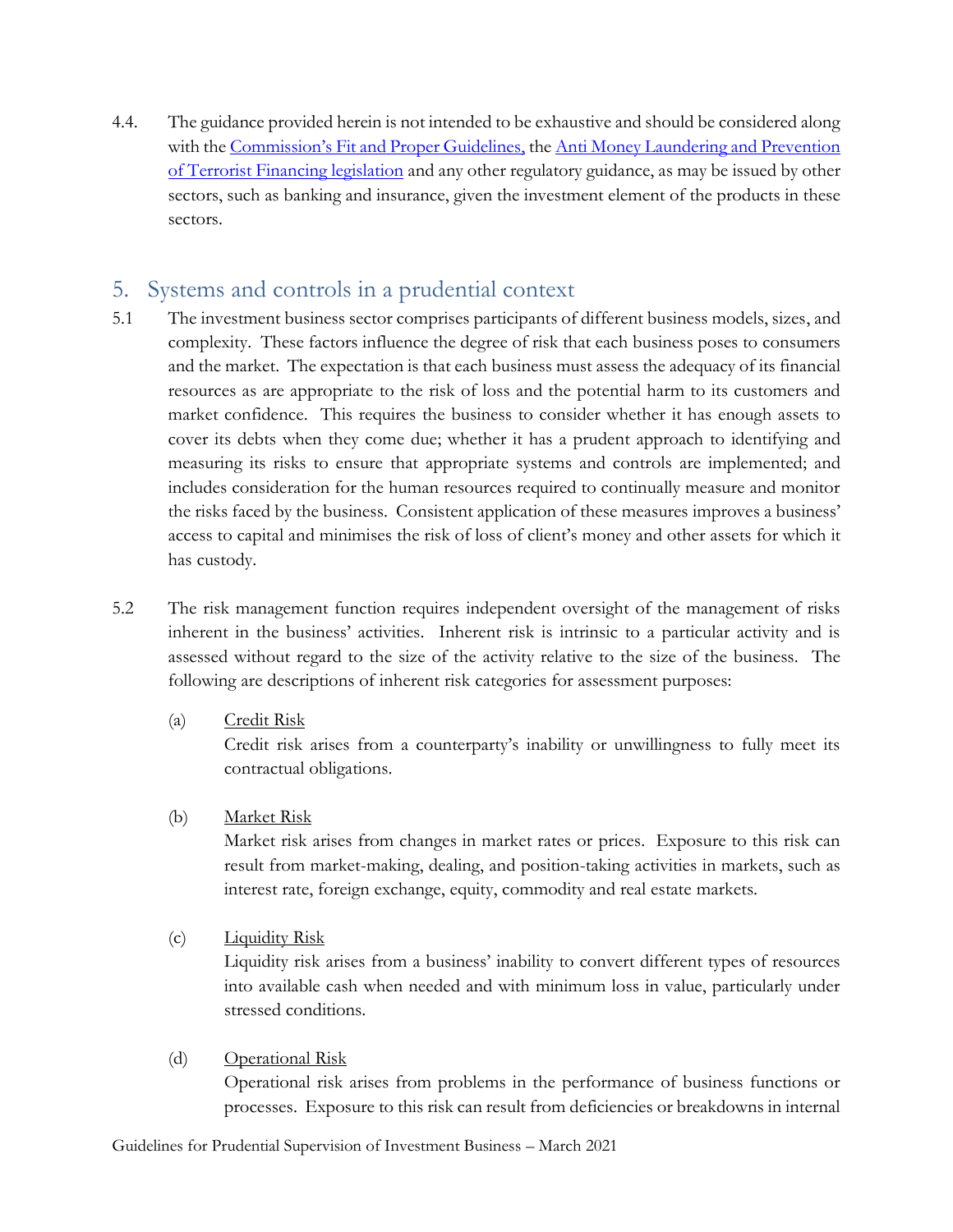controls or processes, technology failures, human errors or dishonesty and natural catastrophes.

(e) Legal and Regulatory Risk Legal and regulatory risk arise from a business' non-compliance with laws, rules, regulations, prescribed practices, or ethical standards in any jurisdiction in which the

#### (f) Money Laundering and Terrorist Financing Risks

Money laundering risk is the risk that a business could be used to disguise the origins of illegally obtained money and/or the proceeds of criminal conduct; through the process of making such funds appear to have derived from a legitimate source.

Terrorist financing risk addresses the risk where a business is susceptible to be used as a conduit for financing or providing financial support to terrorists or terrorist groups.

(g) Strategic Risk

business operates.

Strategic risk arises from a business' inability to implement appropriate business plans, strategies, decision making, resource allocation and its inability to adapt to changes in its business environment.

#### (h) Concentration Risk

Concentration risk can arise from uneven distribution of exposures to clients and/or third parties. Another type is sectoral concentration risk which can arise from uneven distribution of exposures to particular sectors, regions, industries, or products.

#### (i) Reputational Risk

The risk of potential losses arising from negative public opinion, whether based on facts or merely public perception, and the adverse impact this could have on an institution's revenues, liquidity, capital, operations, or customer base.

### <span id="page-6-0"></span>6. Oversight and management of prudential risks

- 6.1 Ultimate responsibility for the management of prudential risks rests with the board of directors; for non-corporate structures, the governing body of the business. The board may delegate certain functions to senior managers or key employees as part of its apportionment and oversight functions, which include:
	- i) maintaining **an up-to-date business plan** and **risk management strategy**;
	- ii) maintaining a well-defined **investment policy**;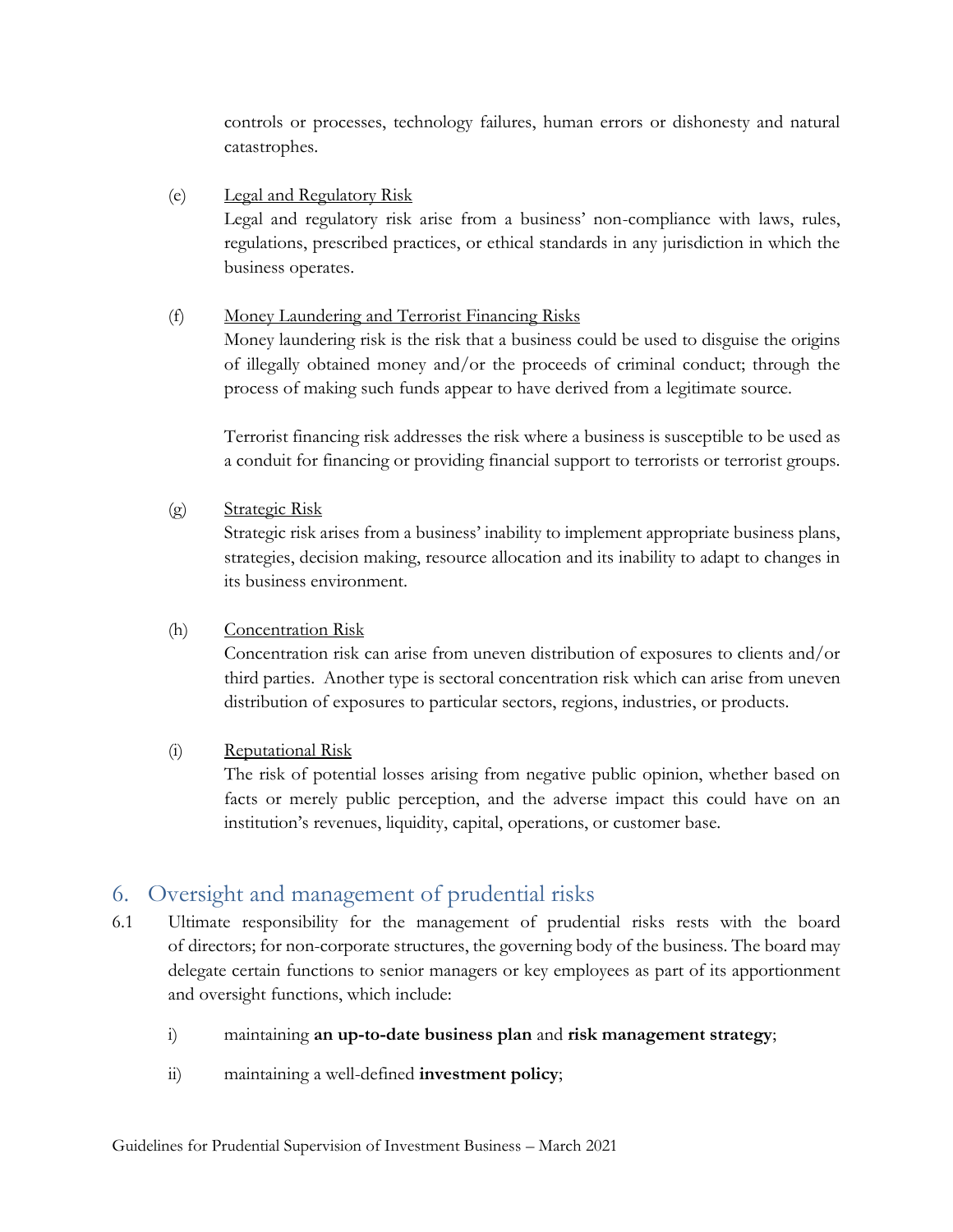- iii) overseeing the development of **appropriate systems for the management of prudential risks**;
- iv) establishing and maintaining adequate **internal controls**; and
- v) ensuring the adequacy of **financial resources.**
- 6.2 Where functions are delegated, the business must ensure that appropriate systems and controls are in place to allow the [board](https://www.handbook.fca.org.uk/handbook/glossary/G480.html?date=2006-08-30) to participate in and control its prudential risk management activities. This requires a reporting relationship to the board based on adequate and timely information to facilitate monitoring of adherence to policy. The [board](https://www.handbook.fca.org.uk/handbook/glossary/G480.html?date=2006-08-30) should approve and periodically review these systems and controls to ensure that delegated duties are being satisfactorily performed. The business must be able to satisfy the Commission that individuals proposed to hold or who hold key functions possess sufficient competence and capability for the particular function.

### <span id="page-7-0"></span>7. Prudential risk management on a group basis

- 7.1 Some businesses while operating as a separate entity may form part of a group where management of the business' prudential risks may be entirely or largely subsumed within the whole group. This means that from time-to-time personnel elsewhere in the group may carry out these functions on behalf of the business.
- 7.2 The risk management arrangements remain the responsibility of the business and it must ensure that any prudential issues that are specific to it are:
	- i) identified and adequately addressed by those to whom it has delegated certain prudential risk management tasks; or
	- ii) dealt with by the business itself.
- 7.3 The board is responsible for the effectiveness of the risk management framework and for ensuring that it remains relevant.

#### <span id="page-7-1"></span>8. Business planning and risk management

- 8.1 Upon application and throughout the duration of the licence, a business plan is required to be maintained. The business plan must include appropriate systems for the management of prudential risk.
- 8.2 Business planning and risk management are closely related activities. The investment business/strategic plans are forward-looking assessments of the business' financial resources/needs, and documents how certain investment strategies may affect the risks that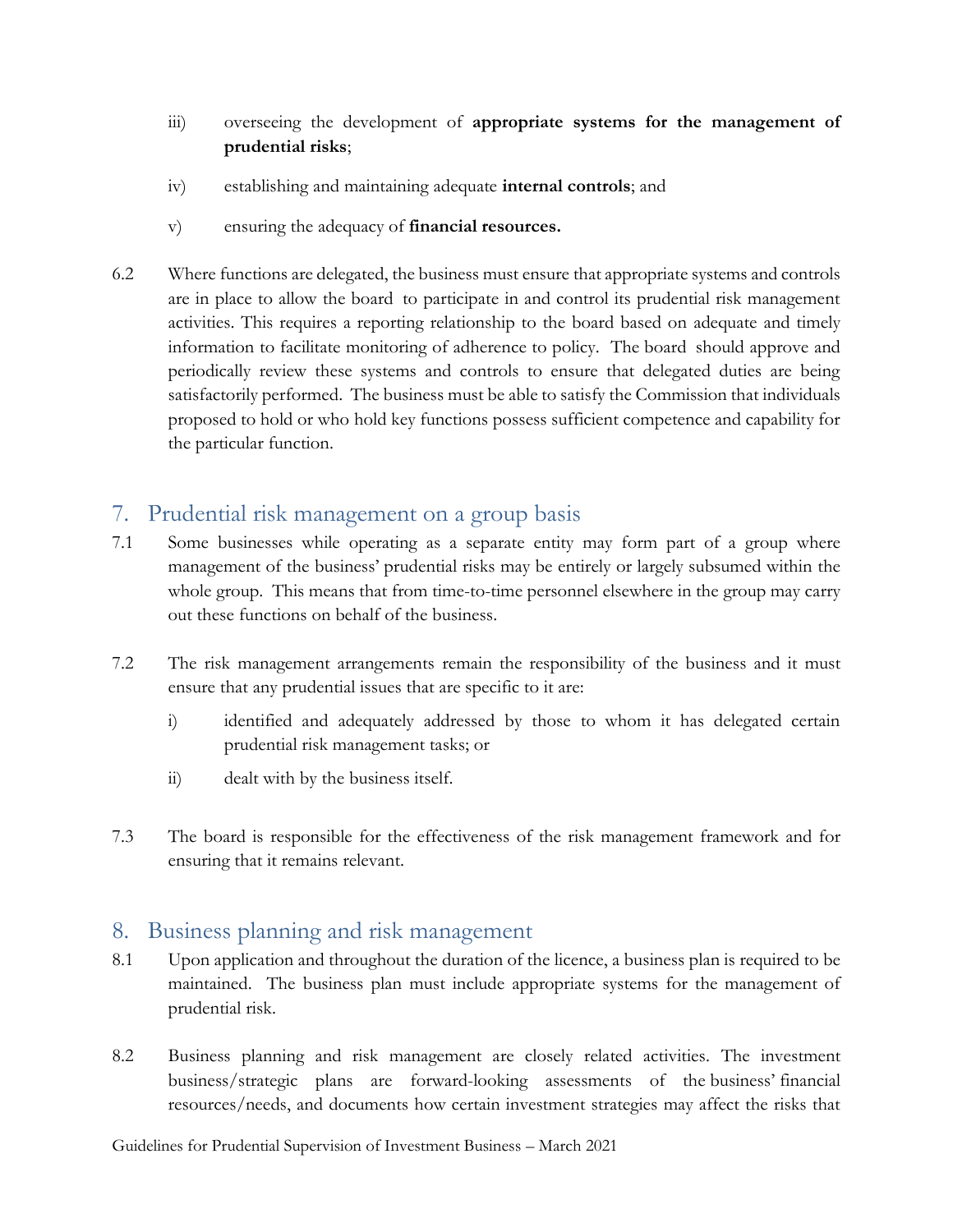the business faces. Business planning should involve the creation of specific risk policies which will normally outline a business' strategy and objectives for the management of its market, liquidity and operational risks, and the processes that it intends to adopt in order to achieve these objectives.

- 8.3 The business plan and prudential risk management systems of the business must provide:
	- i) an explanation of its overall business strategy, including its business objectives;
	- ii) a description of, as applicable, its policies towards market, liquidity and operational risk (its risk policies), **including its appetite or tolerance for these risks and how it identifies, measures or assesses, monitors and controls these risks;**
	- iii) the systems and controls that it intends to use to ensure that its business plan and risk policies are satisfactorily implemented;
	- iv) a description of how the business accounts for assets and liabilities, including the circumstances under which items are netted, included or excluded from the business' balance sheet and the methods and assumptions for valuation;
	- v) appropriate financial projections and the results of any stress testing and scenario analysis; and
	- vi) details of, and the justification for, the methods and assumptions used in financial projections.
- 8.4 The prudential risk management system enables a business to:
	- i) identify the prudential risks that are inherent in its business plan, operating environment and objectives, and determine its appetite or tolerance for these risks;
	- ii) measure or assess its prudential risks;
	- iii) monitor its prudential risks; and
	- iv) control or mitigate its prudential risks.
- 8.5 A business should consider the relationship between its business plan, risk policies and the financial resources that it has available (or can readily access), recognising that decisions made in respect of one element may have consequences for the other two.
- 8.6 A business plan and risk management systems should be:
	- i) effectively communicated so that all employees and contractors understand and adhere to the procedures related to their individual responsibilities;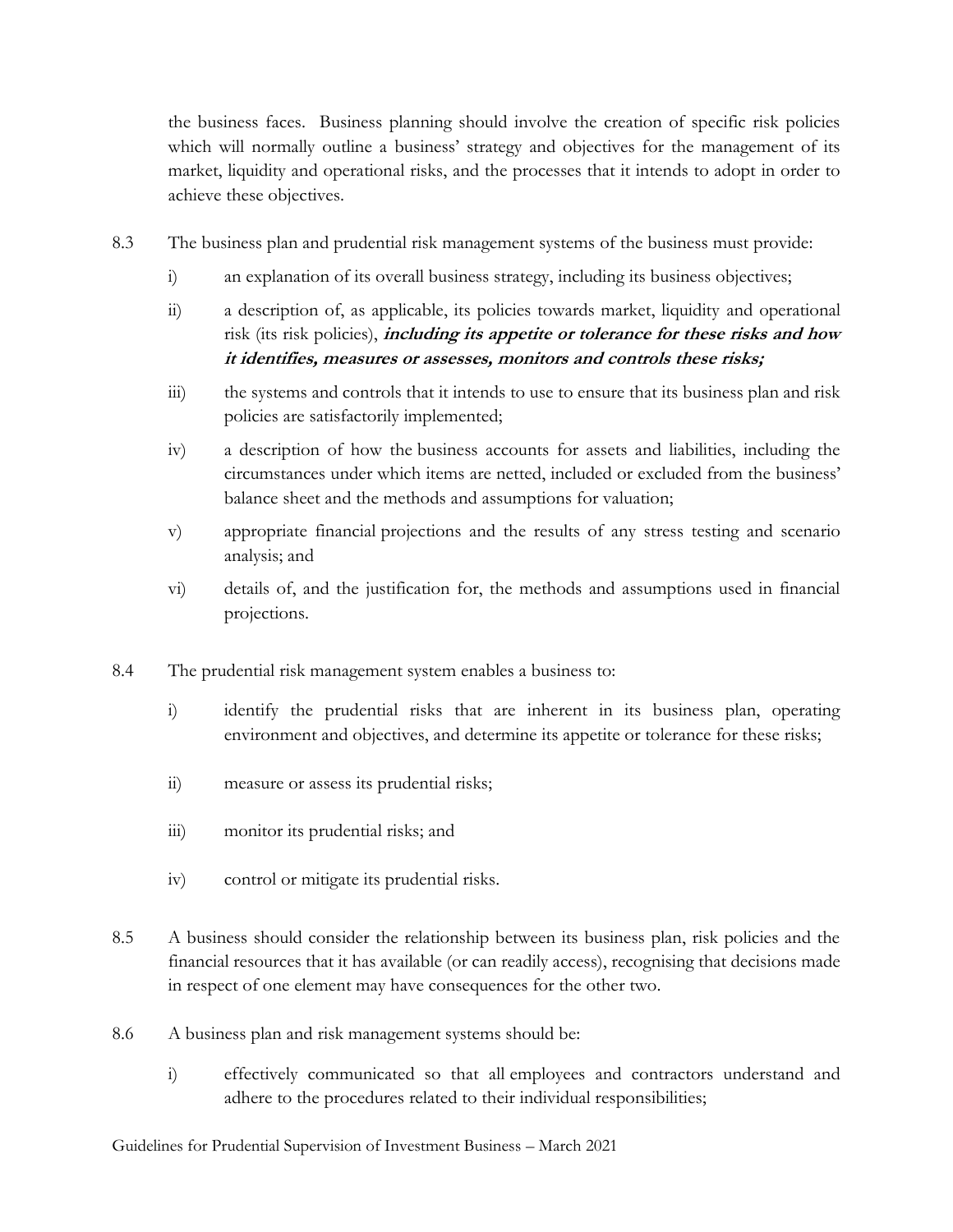- ii) regularly updated and revised, when there is significant new information or when actual practice or performance differs materially from the documented strategy, policy or systems.
- iii) proportionate to the scale and complexity of its operations, and the nature and degree of risk that the business faces and be accessible, upon request, to the Commission.

#### <span id="page-9-0"></span>9. Internal control

- 9.1 In a prudential context, internal controls are concerned with ensuring that a business plan and risk management systems are implemented as intended and operating as expected. As part of the internal control mechanism, a business must establish and maintain adequate internal controls. There should be an effective internal audit and compliance system.
- 9.2 Internal controls can vary from business to business; however, they must be structured to assist the board with effectively meeting the following objectives:
	- i) safeguarding the assets of its customers and the business, as well as identifying and managing liabilities;
	- ii) maintaining the efficiency and effectiveness of its operations;
	- iii) ensuring the reliability and completeness of all accounting, financial and management information; and
	- iv) ensuring compliance with its internal policies and procedures as well as all applicable laws and regulations.
- 9.3 The adequacy of the internal controls must be considered based on the business' risk/ vulnerabilities, which have the potential to hinder the achievement of the above objectives. The following risks should be considered and the extent to which they need to be controlled:
	- i) the delegation or contracting of functions or activities to employees, appointed representatives or other third parties (under outsourcing arrangements) and how they are to be monitored and controlled;
	- ii) the risk that a business' employees or contractors might accidentally or deliberately breach its policies and procedures;
	- iii) the need for adequate segregation of duties; and
	- iv) the need for internal audit and the establishment of an internal audit function.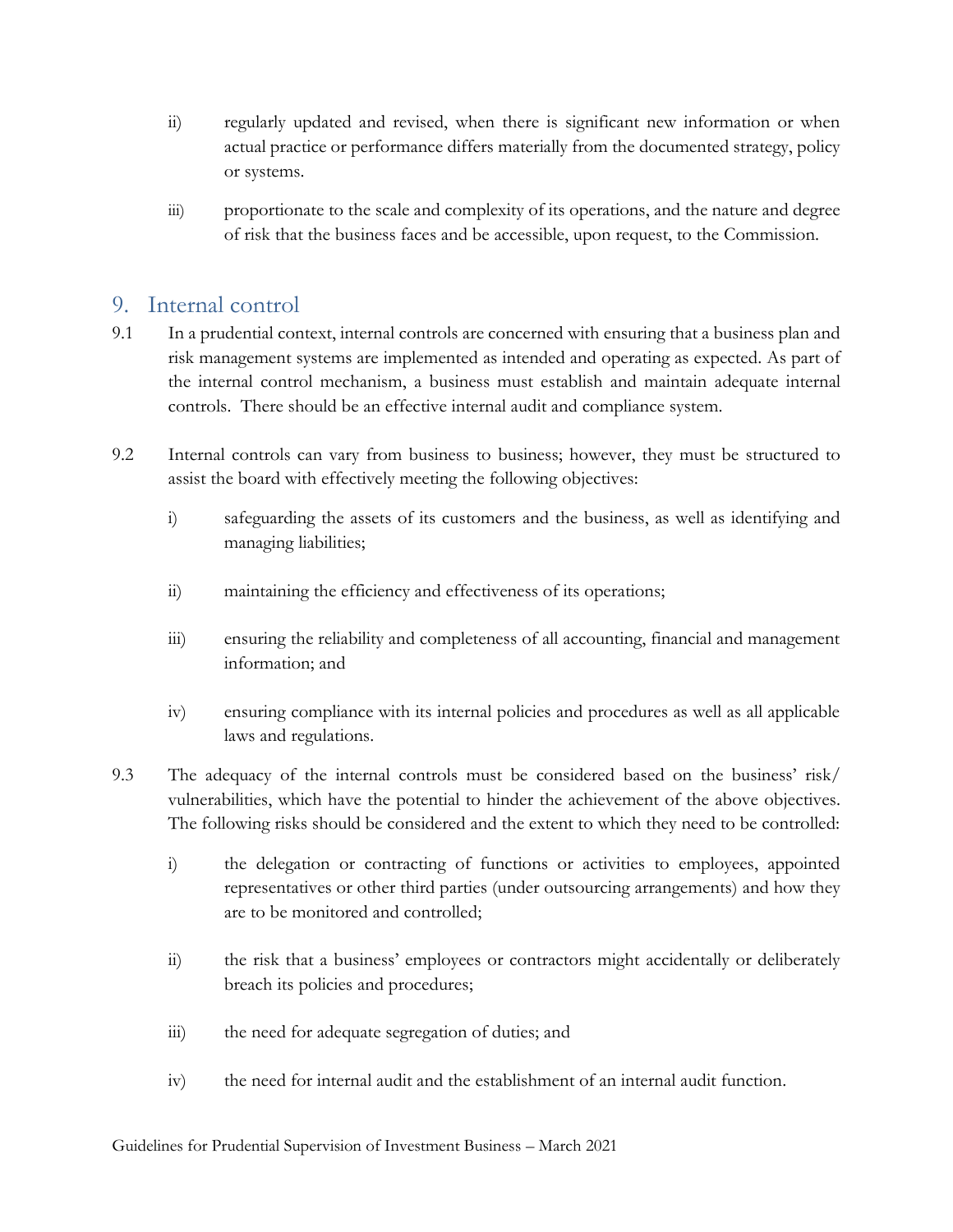### <span id="page-10-0"></span>10. Segregation of duties

- 10.1 Segregation of duties is an important internal control in the prudential context. It helps to ensure that no one individual is completely free to commit the business' assets or incur liabilities on its behalf. Segregation can also help to ensure that the board receives objective and accurate information on financial performance, the risks faced by the business and the adequacy of its systems. In this regard, a business should ensure that there is adequate segregation of duties between employees involved in:
	- i) taking on or controlling risk (which could include risk mitigation);
	- ii) risk assessment (which includes the identification and analysis of risk); and
	- iii) internal audit.
- 10.2 A business should ensure that no single individual has unrestricted authority to do all of the following:
	- i) initiate a transaction;
	- ii) bind the firm; and/or
	- iii) make payments and account for it.
- 10.3 Where a business outsources a function such as internal audit, it should take reasonable steps to ensure that every individual involved in the performance of this service is independent from the individuals who perform its external audit.
- 10.4 In circumstances where the size of the business allows for one or more risk management committee(s), adequate internal controls should be put in place to ensure that these committees are effective and that their actions are consistent with the objectives of the business. This should include consideration of the following:
	- i) appropriateness of the skill sets of the committee members, normally made up of relevant senior managers.
	- ii) clear terms of reference, reporting lines and responsibilities of the committee;
	- iii) setting limits on the committee's and members' authority;
	- iv) agreeing routine reporting and non-routine escalation procedures;
	- v) agreeing the minimum frequency of committee meetings and the documentation of meeting minutes; and
	- vi) reviewing the performance of these risk management committees.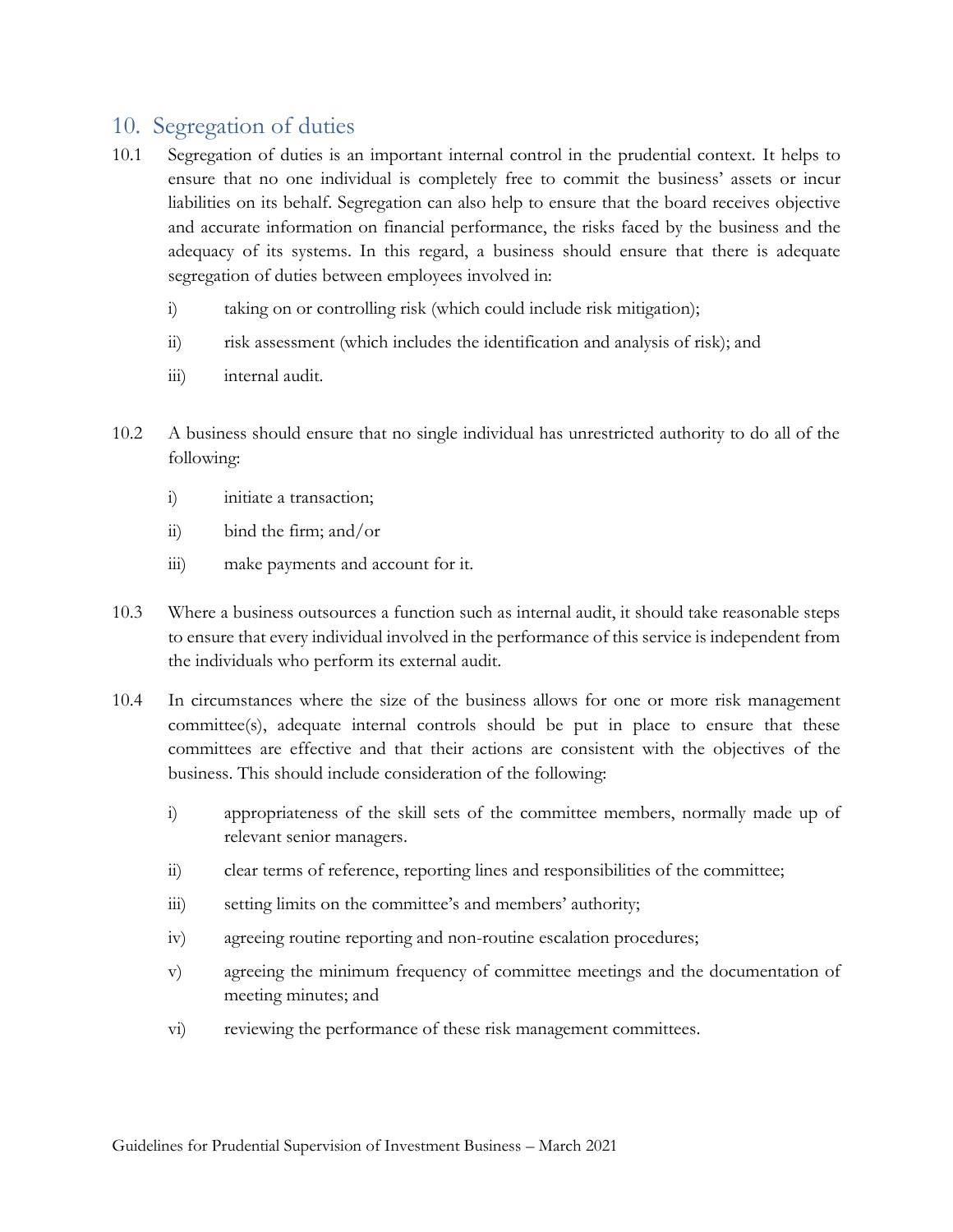#### <span id="page-11-0"></span>11. Prudential risk assessment

- 11.1 A business' prudential risk assessment activities should normally include the following considerations:
	- i) its total exposure to risk at the business level (across risk categories);
	- ii) how exposures may be unwound, hedged, or otherwise mitigated, as appropriate;
	- iii) capital allocation;
	- iv) the correlations or potential correlations between the various risks. This should also include looking for risks to which the business plan is particularly sensitive, such as interest rate risk and dealings with counterparties;
	- v) the adequacy of information in the investment prospectus. Prospectus must be current and, for mutual funds, include, at a minimum, prescribed information in relation to the fund's objectives, risks, performance, distribution policy, executive team, investment strategies and other relevant information.
	- vi) the use of stress tests and scenario analysis;
	- vii) whether there are risks inherent in the business that are not being addressed adequately;
	- viii) the risk adjusted return that the business is achieving; and
	- ix) the adequacy and timeliness of management information on market, credit, liquidity, operational and (where applicable) group risks from the business lines, including the utilisation of risk limits.
- 11.2 A summary of the results of the analysis undertaken by a business' risk assessment function (including, where necessary, an explanation of any assumptions that were adopted) should be reported to the board.

### <span id="page-11-1"></span>12. Management information

- 12.1 The role of management information should be to help the board and senior managers to understand risk at the business level. Information that should be available in a prudential context would help the business to:
	- i) determine whether a business is prudently managed with adequate financial resources;
	- ii) make decisions that fall within its ambit (for example, the high-level business plans, strategy and risk tolerances of the business); and
	- iii) oversee the execution of tasks for which they are responsible.
- 12.2 Information to be made available to the board and senior managers include for example:

Guidelines for Prudential Supervision of Investment Business – March 2021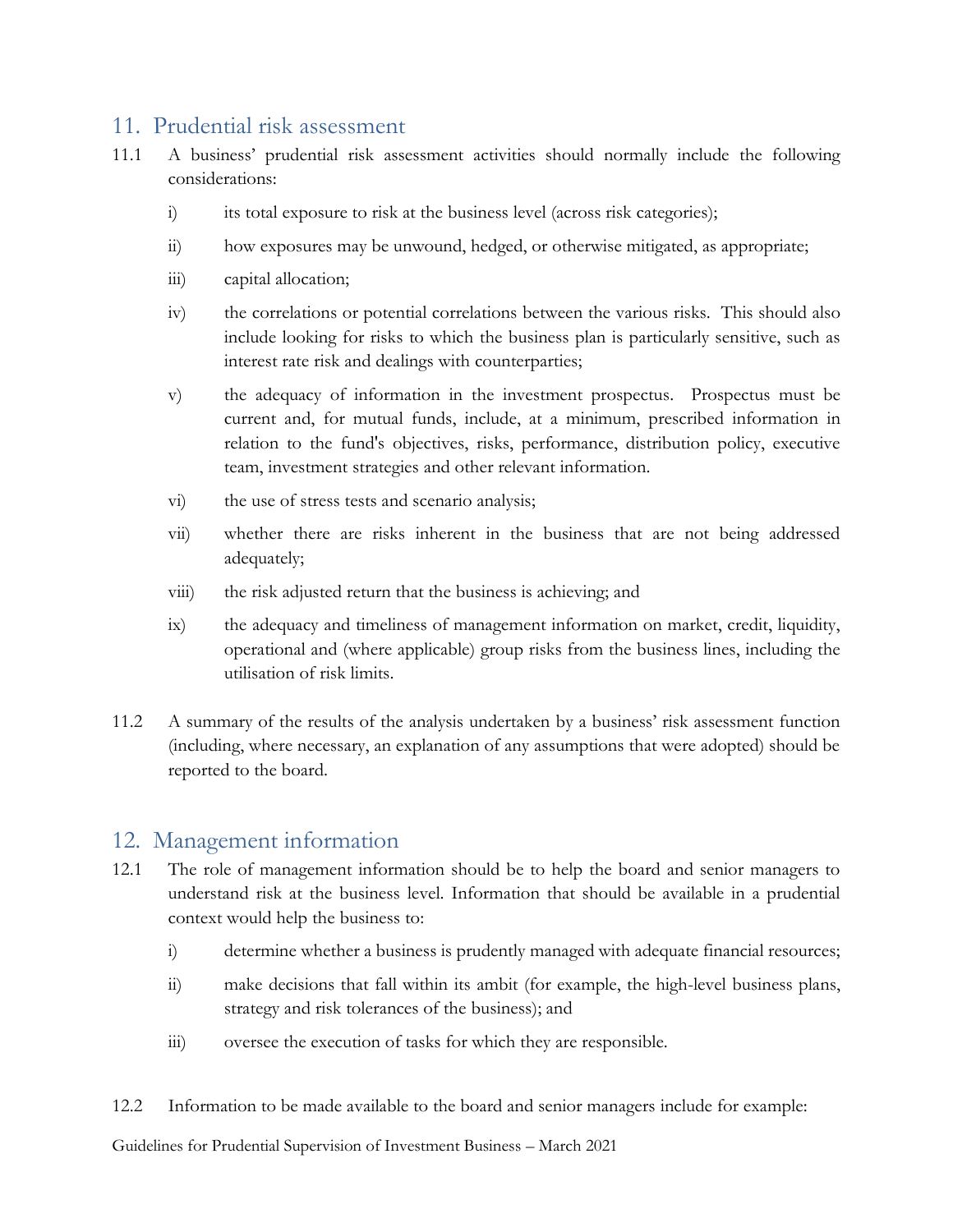- i) business level information such as the overall profitability and value of the business and its total exposure to risk;
- ii) where applicable, reports from committees to which the board has delegated risk management tasks;
- iii) reports from the business internal audit and risk assessment functions, if applicable, including exception reports, where risk limits and policies have been breached or systems circumvented;
- iv) financial projections under expected and stressed conditions;
- v) reconciliation of actual profit and loss to previous financial projections and an analysis of any significant variances;
- vi) matters which require board decision, for example a significant variation to a business plan, amendments to risk limits, the creation of a new business line, etc;
- vii) compliance with regulatory prudential standards;
- viii) risk weighted returns; and
- ix) liquidity and funding requirements.
- 12.3 Management is responsible for the integrity of the information and to ensure that it has appropriate processes to validate the integrity of its information. The information that is provided to the board should be:
	- i) timely, its frequency determined by factors such as:
		- a) the volatility of the business (that is, the speed at which its risks can change);
		- b) any time constraints on when action needs to be taken; and
		- c) the level of risk that the business is exposed to, compared to its available financial resources and tolerance for risk;
	- ii) reliable; and
	- iii) relevant to issues on which the board should focus particular attention.

### <span id="page-12-0"></span>13. Record keeping

- 13.1 Investment businesses are subject to the record keeping requirements pursuant to Regulations 34 – 38 of the AML/PTF Code.
- 13.2 A business' record retention policy should ensure access to prudential data/information such as annual audited financial statements pursuant to the legal requirements under the IDLO and MFO, and other supplemental information as may be requested by the Commission on a routine or adhoc basis.